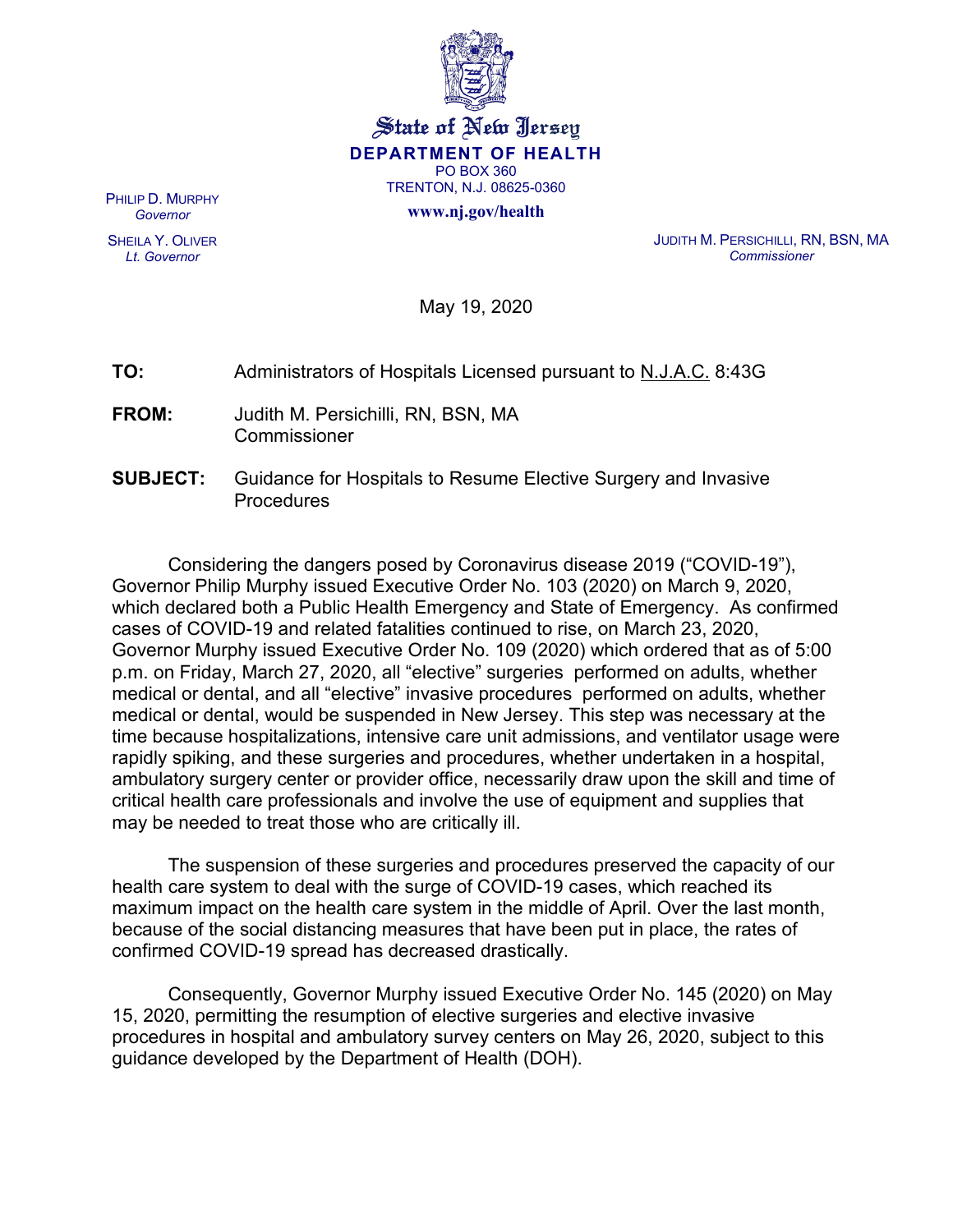#### **a. Conditions for Hospitals to Resume Elective Surgery and Invasive Procedures**

#### **Hospitals resuming elective surgeries and invasive procedures are required to take these additional steps to protect the healthcare workforce and patients being served:**

- 1. Comply with all relevant State and Centers for Disease Control and Prevention (CDC) guidelines to protect against further spread of COVID-19;
- 2. Institute screening of health care staff for symptoms of COVID-19 and have policies in place for removal of symptomatic employees from the workplace;
- 3. Enforce social distancing requirements in work areas and common areas;
- 4. Require masks for patients, except patients receiving services that would not allow for the use of a mask, and for any patient support person;
- 5. When possible, non-COVID care zones should be utilized in facilities that serve both COVID-19 and non-COVID-19 patients;
- 6. Have an established plan for cleaning and disinfecting prior to using facilities to serve non-COVID-19 patients;
- 7. Facilities providing COVID-19 care should continue to be prepared for potential future surges. The plans for resumption of medically necessary care should include consideration of the impact on their ability to respond to future surges; and
- 8. Facilities should be prepared to modify resumption of clinical services in conjunction with surge status (as surge status increases, access to nonurgent care should decrease so as to not overwhelm the healthcare system) and to repurpose and redeploy staff to urgent care roles to the extent feasible.

## **The facility plans for potential future surges shall be guided by the following documents and others listed in Section j:**

- 1. CDC Framework for Healthcare Systems Providing Non-COVID-19 Clinical Care During the COVID-19 Pandemic: [https://www.cdc.gov/coronavirus/2019-ncov/hcp/framework-non-COVID](https://www.cdc.gov/coronavirus/2019-ncov/hcp/framework-non-COVID-care.html)[care.html;](https://www.cdc.gov/coronavirus/2019-ncov/hcp/framework-non-COVID-care.html)
- 2. CDC Preparedness Tools for Healthcare Professionals and Facilities Responding to COVID-19: [https://www.cdc.gov/coronavirus/2019](https://www.cdc.gov/coronavirus/2019-ncov/hcp/preparedness-checklists.html) [ncov/hcp/preparedness-checklists.html;](https://www.cdc.gov/coronavirus/2019-ncov/hcp/preparedness-checklists.html) and
- 3. CDC COVID-19Surge tool: [https://www.cdc.gov/coronavirus/2019](https://www.cdc.gov/coronavirus/2019-ncov/hcp/covidsurge.html) [ncov/hcp/covidsurge.html](https://www.cdc.gov/coronavirus/2019-ncov/hcp/covidsurge.html)
- **b. Hospitals are Eligible to Resume Elective Surgeries and Invasive Procedures, Based Upon Their Current or Potential Capacity as Outlined Below**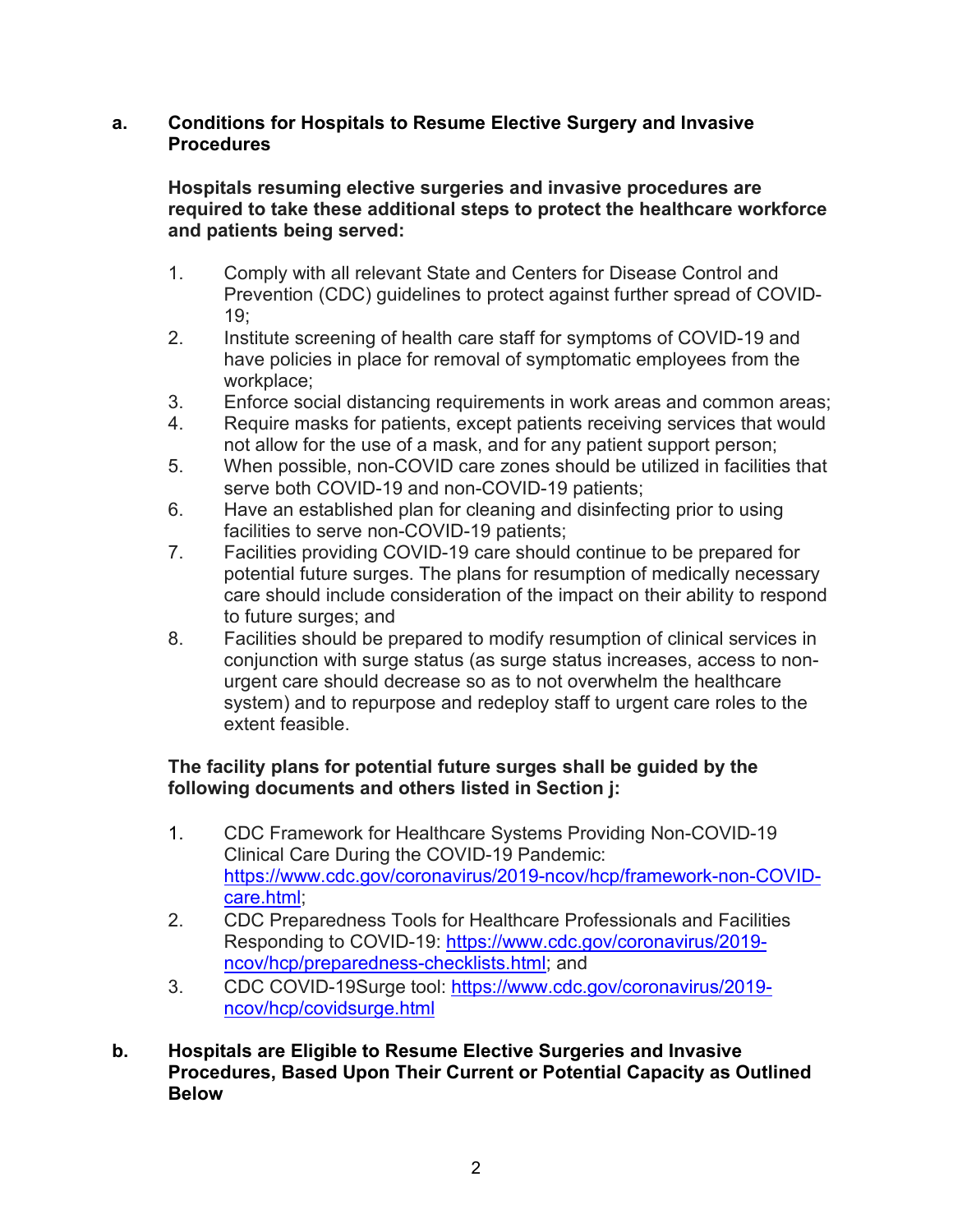**Hospitals can resume procedures based on the following capacity data of sustained downward trajectory for 14 days, with each day's data calculated using the average of the three most recent days:**

- 1. Influenza Like Illness (ILI) or COVID-19 like syndromic cases;
- 2. COVID-19 infection rates;
- 3. COVID-19 hospitalizations;
- 4. COVID-19 emergency room admissions;
- 5. COVID-19 Intensive Care Unit (ICU), Critical Care and Medical Surgical bed utilization;
- 6. Ventilator utilization; and
- 7. Ventilator availability.

#### **Hospitals can resume procedures based on the following capacity data:**

1. Available and staffed ICU, Critical Care and Medical Surgical beds.

#### **c. Standards to Guide Prioritization Decisions**

Hospitals are encouraged to gradually resume full scope of services when possible and safe to do so, based on these guidelines.

Before services resume, the physical layout and flow of care delivery areas shall change so that social distancing is maintained.

There shall be a process for determining the priority of types of services delivered that shall incorporate the following:

#### **Care Prioritization and Scheduling**

Facilities shall establish a prioritization policy for providing care and scheduling. All cases shall be reviewed by a site-based governance group to ensure consistency.

#### **1. The governance group shall consider the following guidelines for prioritization:**

- (i) Level 1 Lifesaving/critical: less than 72 hours will result in substantial health decline or death;
- (ii) Level 2 Urgent/intensive: less than 30 days will result in substantial health decline or irreversible negative health trajectory;
- (iii) Level 3 Essential/acute: will result in substantial health decline or irreversible negative health trajectory or irreversible deterioration;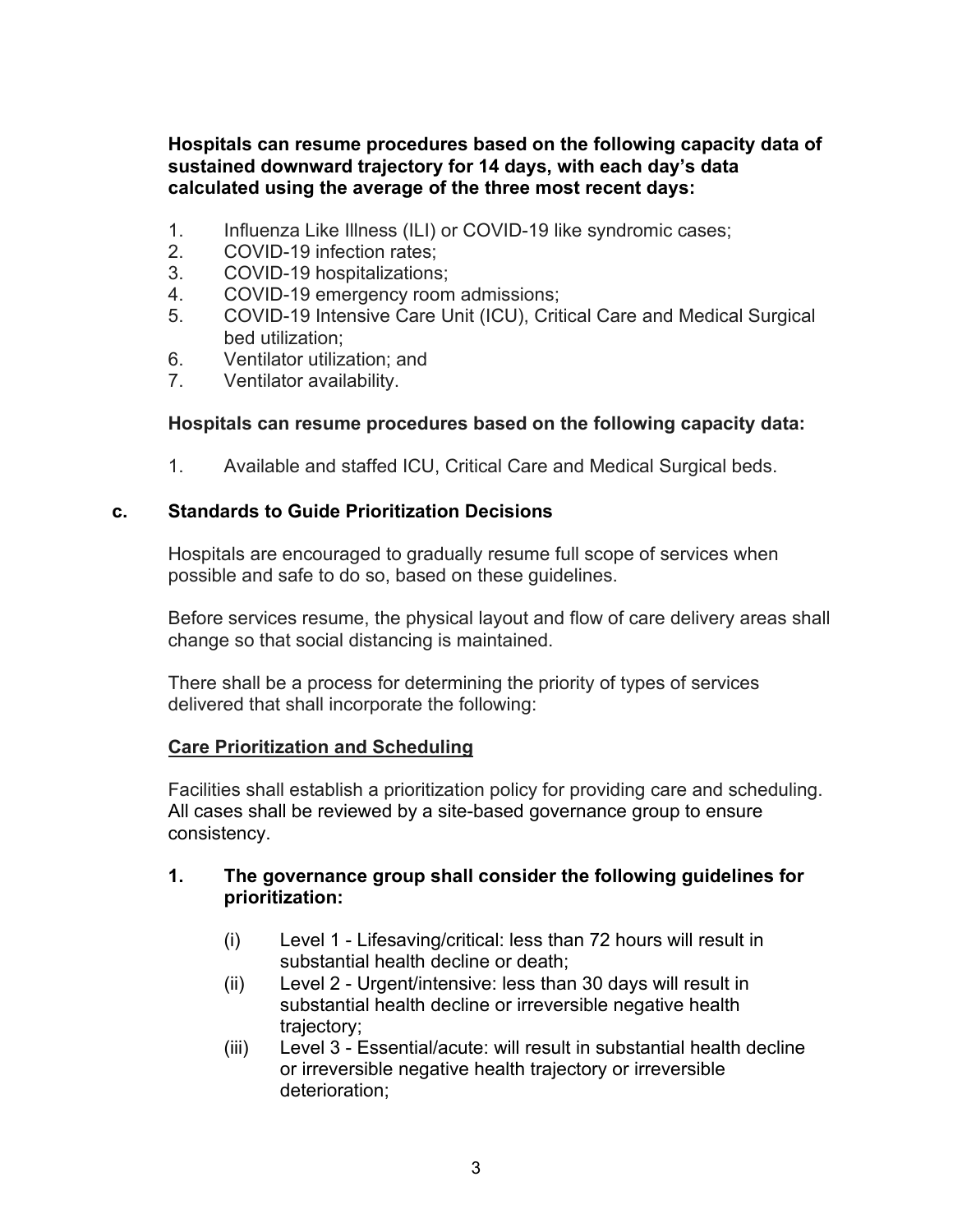- (iv) Level 4 Selective: minor or major surgery with health impact but may be safely delayed for a period of time; and
- (v) Level 5 Optional: surgery with minimal health impact.

### **2. Model capacity based on extended turnover and spacing out of procedures and any pre-/post-procedure appointments.**

# **3. The governance group may consider:**

- (i) Prioritizing previously cancelled and postponed cases;
- (ii) Specialties' prioritization;
- (iii) Strategy for allotting daytime "OR/procedural time";
- (iv) Identification of essential health care professionals and medical device representatives when necessary for procedures;
- (v) Strategy for increasing "OR/procedural time" availability (e.g., extended hours or weekends); and
- (vi) Issues associated with increased OR/procedural volume:
	- 1) Ensure primary personnel availability (e.g., surgery, anesthesia, nursing, housekeeping, engineering, sterile processing, etc.);
	- 2) Ensure adjunct personnel availability (e.g., pathology, radiology, etc.);
	- 3) Ensure supply availability for planned procedures (e.g., anesthesia drugs, procedure-related medications, sutures, disposable and non-disposable surgical instruments);
	- 4) Ensure adequate availability of inpatient hospital beds and intensive care beds and ventilators for the expected postoperative care; and
	- 5) New staff training.

## **d. PPE and Staffing Requirements for Facilities that Resume these Procedures**

**1. Personal Protective Equipment**

#### **Personal Protective Equipment (PPE) is essential to protect health care workers and patients. Therefore, the following shall be followed when resuming services:**

- (i) Facilities shall have a plan, consistent with CDC and NJDOH recommendations, for patient and patient support person use of PPE;
- (ii) Healthcare workers must wear appropriate PPE consistent with CDC and DOH recommendations;
- (iii) Healthcare workers treating COVID-19 positive and presumptive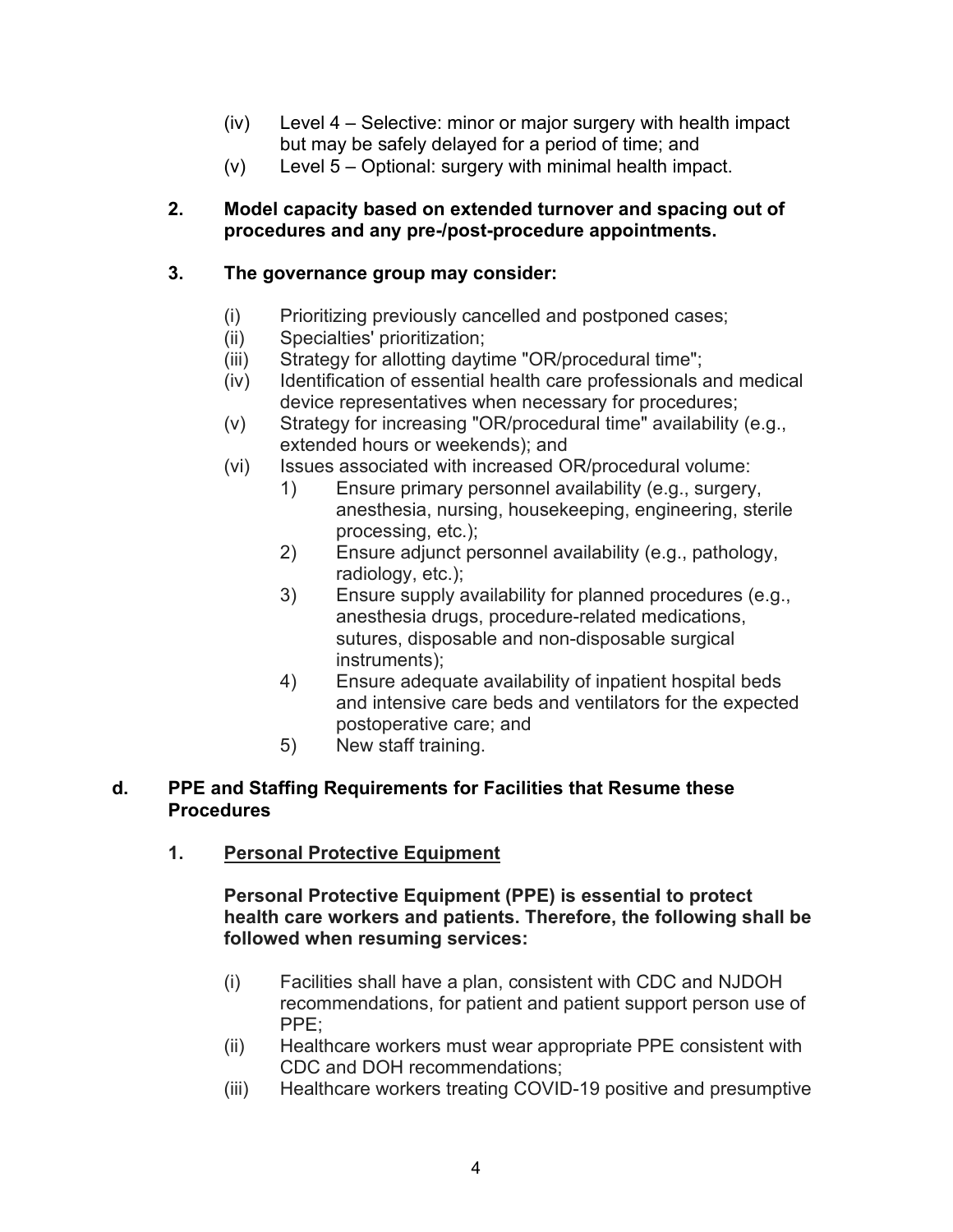patients must have appropriate training on, and access to, appropriate PPE;

- (iv) COVID-19 PPE policies and procedures shall be in place for health care workers who are not in direct patient care roles (i.e. front desk registration, schedulers, environmental cleaning, etc.); and
- (v) Facilities should implement policies for PPE that account for:
	- 1) Adequacy of available PPE supply, with a minimum seven (7) day supply on hand;
	- 2) Staff training on and optimized use of PPE according to non-crisis standards of care; and
	- 3) Policies for the conservation of PPE should be developed as well as policies for any extended use or reuse of PPE per CDC and DOH recommendations and FDA emergency use authorizations.

# **2. Staffing**

# **Hospitals shall:**

- (i) Have sufficient trained and educated staff appropriate to the planned surgical procedures, patient population and facility resources;
- (ii) Consider health care worker fatigue and the impact of stress to ensure that planned procedures can be performed without compromising patient safety or staff safety and well-being;
- (iii) Consider the potential for a second wave of COVID-19 infections in New Jersey and the strategy for responding to surge needs in the future;
- (iv) Use available testing to protect staff and patient safety whenever possible and should implement guidance addressing requirements and frequency for patient and staff testing; and
- (v) Use available qualified staff to safely perform procedures, provide care and provide needed follow up.

# **3. Disinfection Protocols, Supplies and Equipment Maintenance**

## **Facilities shall implement disinfection and cleaning protocols:**

- (i) Confirm that cleaning and disinfecting supplies are COVID-19 compatible;
- (ii) Ensure adequate supply of hand sanitizer, tissues, and nontouch trash receptacles with disposable liners in all restrooms and patient areas;
- (iii) Ensure all equipment is up to date on preventative maintenance and tested before use/reopening;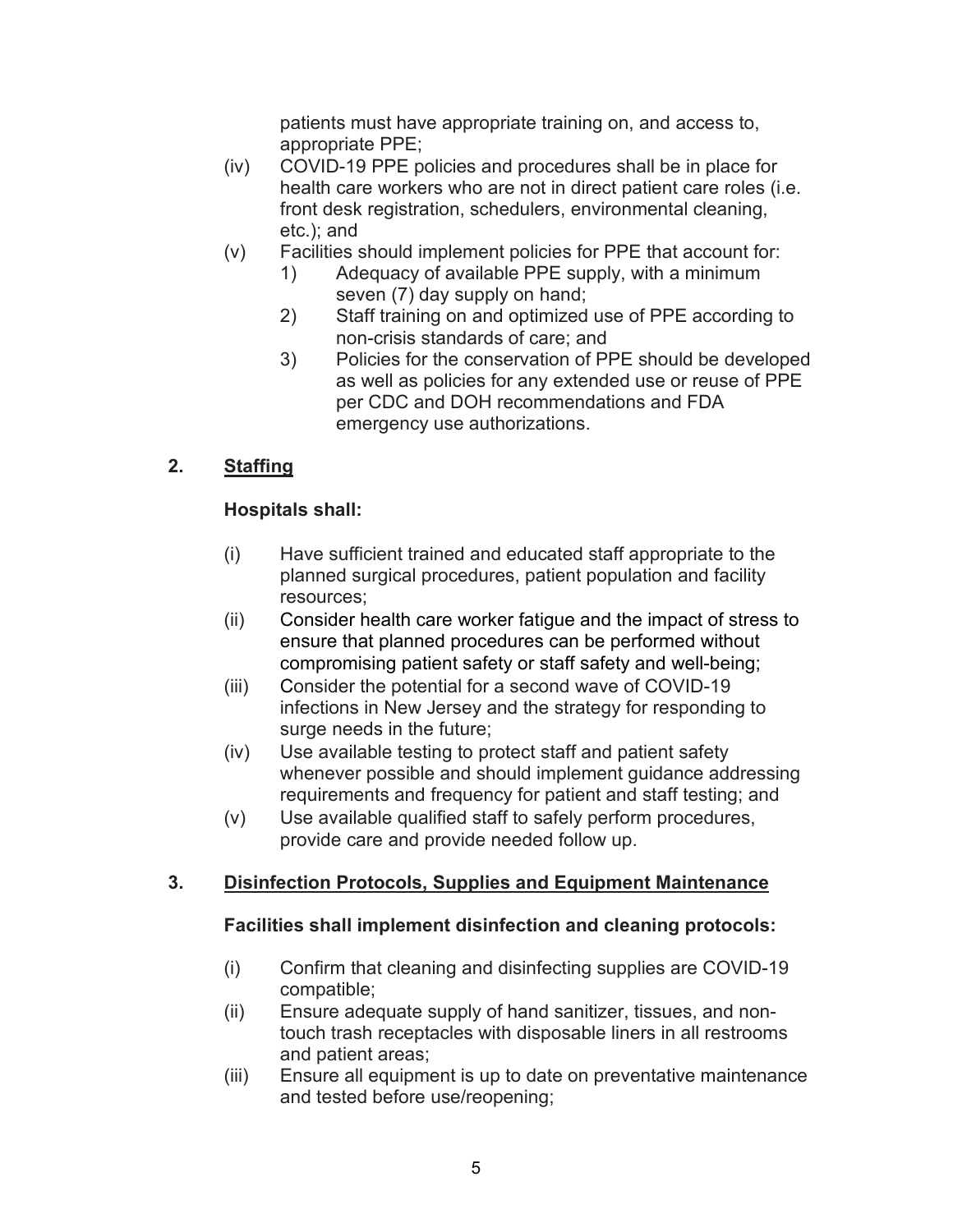- (iv) Check all supplies for expiration dates;
- (v) Take needed action such as removing magazines from waiting areas; and
- (vi) Confirm/update all preventive infection policies and procedures.

### **e. Cohorting COVID-19 and Non-COVID-19 Patients**

#### **Hospitals shall cohort COVID-19 patients and Non-COVID-19 patients.**

Hospitals with labor and delivery units are encouraged to follow the best practice "Recommendations of the New Jersey Perinatal Care During COVID-19 Work Group" as outlined by the New Jersey Health Care Quality Institute here: [https://www.njhcqi.org/wp-content/uploads/2020/05/Recommendations-of-the-](https://www.njhcqi.org/wp-content/uploads/2020/05/Recommendations-of-the-New-Jersey-Perinatal-Care-During-COVID-19-Work-Group-1.pdf)[New-Jersey-Perinatal-Care-During-COVID-19-Work-Group-1.pdf.](https://www.njhcqi.org/wp-content/uploads/2020/05/Recommendations-of-the-New-Jersey-Perinatal-Care-During-COVID-19-Work-Group-1.pdf)

#### **f. Requirements that Patients Seeking these Procedures Must Undergo Testing, Self-Quarantine, and Other Preventive Measures**

**COVID-19 positive patients shall only receive Level 1, Level 2, and Level 3 procedures.**

- **1. Scheduling must be coordinated to promote social distancing:**
	- (i) Minimize time in waiting area;
	- (ii) Stagger appointment hours; and
	- (iii) Post signs at entrances in appropriate language(s) for signs/symptoms of illness, fever and precautions.
- **2. Facilities must test (specimen collected and result received) each patient within a 96-hour maximum before a scheduled procedure with a preoperative COVID-19 RT-PCR test and ensure COVID-19 negative status.**
- **3. Facilities shall counsel patients to practice the following:**
	- (i) Self-quarantine following testing and up until the day of surgery;
	- (ii) Social distance and wear a mask in their place of selfquarantine, when appropriate;
	- (iii) Immediately inform the facility if there is any close contact with a suspected or confirmed case of COVID-19;
	- (iv) Immediately inform the facility if there is any close contact with a person with symptoms consistent with COVID-19; and
	- (v) Immediately inform the facility if the patient develops any symptoms consistent with COVID-19 while in self-quarantine.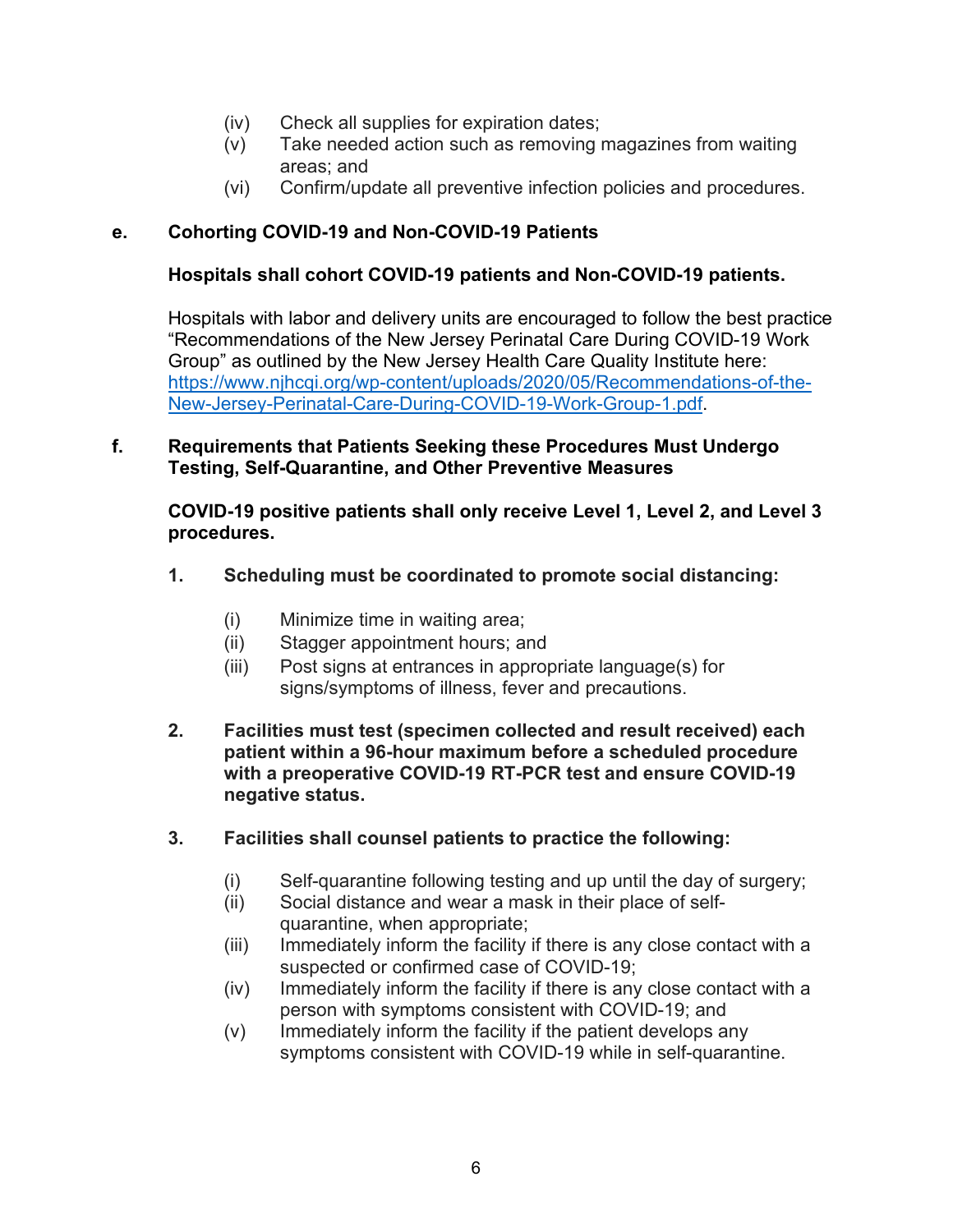## **4. Facilities must have a process:**

- (i) To screen patients for COVID-19-related symptoms prior to scheduled procedures; and
- (ii) To ensure that the patient has worn a mask, social quarantined and social distanced since testing.

## **g. Policies Surrounding Visitors**

## **1. Visitation**

**Hospitals must continue to prioritize the safety and well-being of patients, patient support persons, and staff. Until further notice, no visitors will be allowed, except as permitted below or in waivers from DOH available at** <https://nj.gov/health/legal/covid19/>**:**

- (i) Pediatric patients may have one parent or guardian;
- (ii) Same day surgery or procedure patient may have one support person;
- (iii) Outpatients may be accompanied by one adult;

### **h. Policies Surrounding Discharge of Patients After the Procedures are Completed**

**Hospital discharge policies are not changed.**

## **i. Reporting Metrics Regarding the Resumption of these Procedures**

**To ensure the ability of health systems and hospitals to surge during a potential second wave of COVID-19, hospitals must continue to collect and report the following data through the portal:**

- (i) COVID-19 case counts;
- (ii) Non-COVID-19 case counts; and
- (iii) Capacity data.

The portal designated by the New Jersey Office of Emergency Management under Executive Order No. 111 (2020) is maintained by the New Jersey Hospital Association and is accessible here: [www.ppe.njha.com.](http://www.ppe.njha.com/)

## **j. Key Resources, Recommendations, and Guidance Documents**

- 1. The latest guidance from the New Jersey Department of Health (DOH) is available here: [https://www.nj.gov/health/cd/topics/covid2019\\_healthcare.shtml.](https://www.nj.gov/health/cd/topics/covid2019_healthcare.shtml)
- 2. The latest Executive Directives and Waivers from DOH are available here: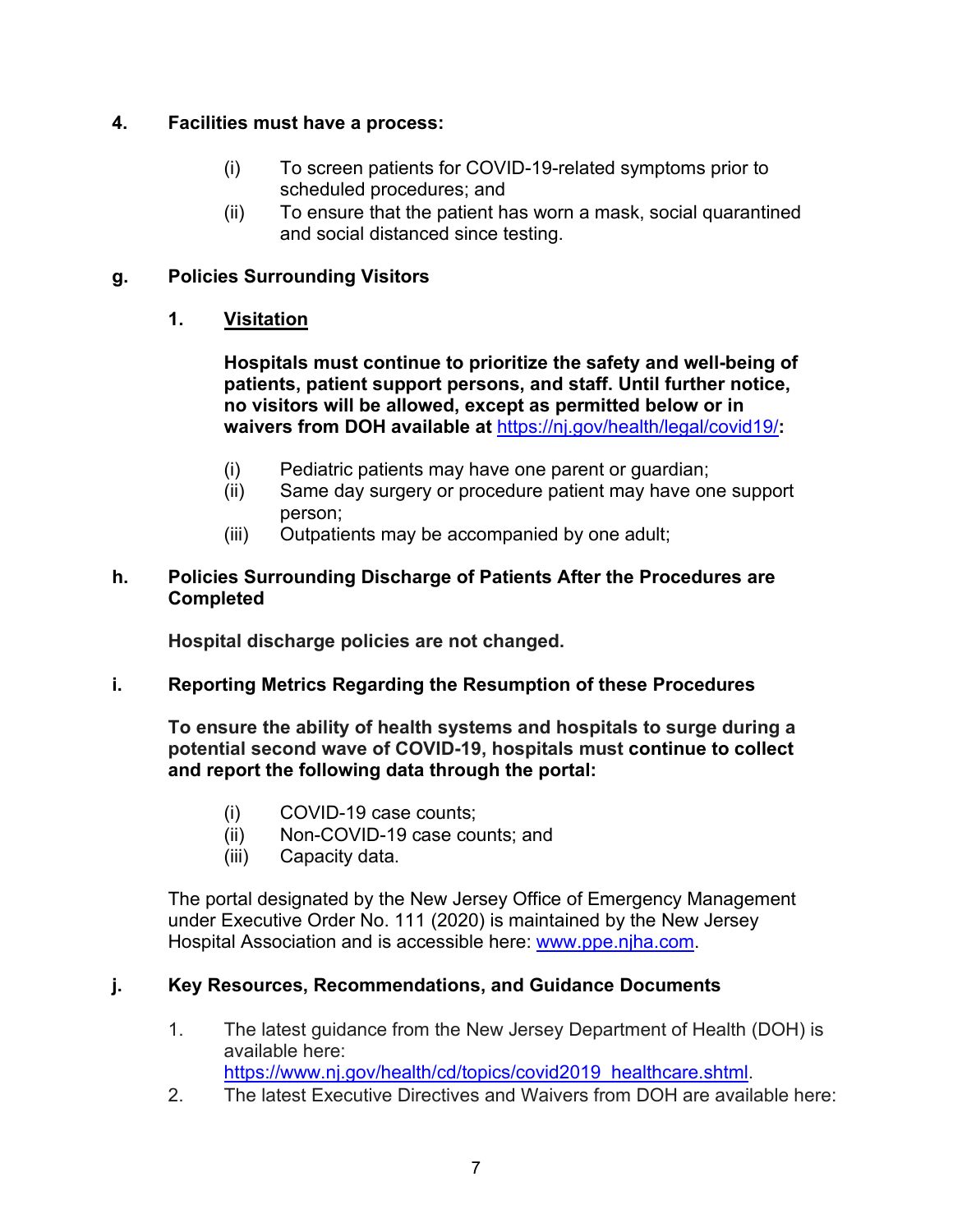[https://nj.gov/health/legal/covid19/.](https://nj.gov/health/legal/covid19/)

- 3. The latest guidance from the Centers for Disease Control and Prevention (CDC) is available here: [https://www.cdc.gov/coronavirus/2019](https://www.cdc.gov/coronavirus/2019-ncov/communication/guidance-list.html) [ncov/communication/guidance-list.html.](https://www.cdc.gov/coronavirus/2019-ncov/communication/guidance-list.html)
- 4. The official COVID-19 Data Dashboard for the State of New Jersey can be found here: [https://covid19.nj.gov/index.html.](https://covid19.nj.gov/index.html)
- 5. The portal designated by the New Jersey Office of Emergency Management under Executive Order No. 111 (2020) is maintained by the New Jersey Hospital Association and is accessible here: [www.ppe.njha.com.](http://www.ppe.njha.com/)

# **Planning:**

- 1. CDC Framework for Healthcare Systems Providing Non-COVID-19 Clinical Care During the COVID-19 Pandemic: [https://www.cdc.gov/coronavirus/2019-ncov/hcp/framework-non-COVID](https://www.cdc.gov/coronavirus/2019-ncov/hcp/framework-non-COVID-care.html)[care.html.](https://www.cdc.gov/coronavirus/2019-ncov/hcp/framework-non-COVID-care.html)
- 2. Outpatient and Ambulatory Care Settings: Responding to Community Transmission of COVID-19 in the United States: [https://www.cdc.gov/coronavirus/2019-ncov/hcp/ambulatory-care](https://www.cdc.gov/coronavirus/2019-ncov/hcp/ambulatory-care-settings.html)[settings.html/](https://www.cdc.gov/coronavirus/2019-ncov/hcp/ambulatory-care-settings.html)
- 3. NJDOH Guidance for COVID-19 Diagnosed and/or Exposed Healthcare Personnel: [https://www.nj.gov/health/cd/documents/topics/NCOV/Guidance\\_for\\_COVI](https://www.nj.gov/health/cd/documents/topics/NCOV/Guidance_for_COVID19_Diagnosed_andor_Exposed_HCP.pdf) [D19\\_Diagnosed\\_andor\\_Exposed\\_HCP.pdf](https://www.nj.gov/health/cd/documents/topics/NCOV/Guidance_for_COVID19_Diagnosed_andor_Exposed_HCP.pdf)
- 4. CDC Guidance for U.S. Healthcare Facilities about Coronavirus (COVID-19) by Facility Type: [https://www.cdc.gov/coronavirus/2019-ncov/hcp/us](https://www.cdc.gov/coronavirus/2019-ncov/hcp/us-healthcare-facilities.html)[healthcare-facilities.html.](https://www.cdc.gov/coronavirus/2019-ncov/hcp/us-healthcare-facilities.html)
- 5. CDC Preparedness Tools for Healthcare Professionals and Facilities Responding to COVID-19: [https://www.cdc.gov/coronavirus/2019](https://www.cdc.gov/coronavirus/2019-ncov/hcp/preparedness-checklists.html) [ncov/hcp/preparedness-checklists.html.](https://www.cdc.gov/coronavirus/2019-ncov/hcp/preparedness-checklists.html)
- 6. DOH waivers requiring certain support persons: [https://www.nj.gov/health/legal/covid19/.](https://www.nj.gov/health/legal/covid19/)
- 7. New Jersey P.L. 2020, c. (A3942), requiring hospital to permit individual to accompany woman during childbirth: [https://www.njleg.state.nj.us/2020/Bills/A4000/3942\\_R1.PDF.](https://www.njleg.state.nj.us/2020/Bills/A4000/3942_R1.PDF)
- 8. CDC COVID-19Surge tool: [https://www.cdc.gov/coronavirus/2019](https://www.cdc.gov/coronavirus/2019-ncov/hcp/covidsurge.html) [ncov/hcp/covidsurge.html.](https://www.cdc.gov/coronavirus/2019-ncov/hcp/covidsurge.html)

# **Infection Prevention and Control:**

- 1. CDC Infection Control Guidance by Facility Type for Healthcare Professionals about Coronavirus (COVID-19): [https://www.cdc.gov/coronavirus/2019-ncov/hcp/infection-control.html.](https://www.cdc.gov/coronavirus/2019-ncov/hcp/infection-control.html)
- 2. CDC Guidance for Cleaning and Disinfecting: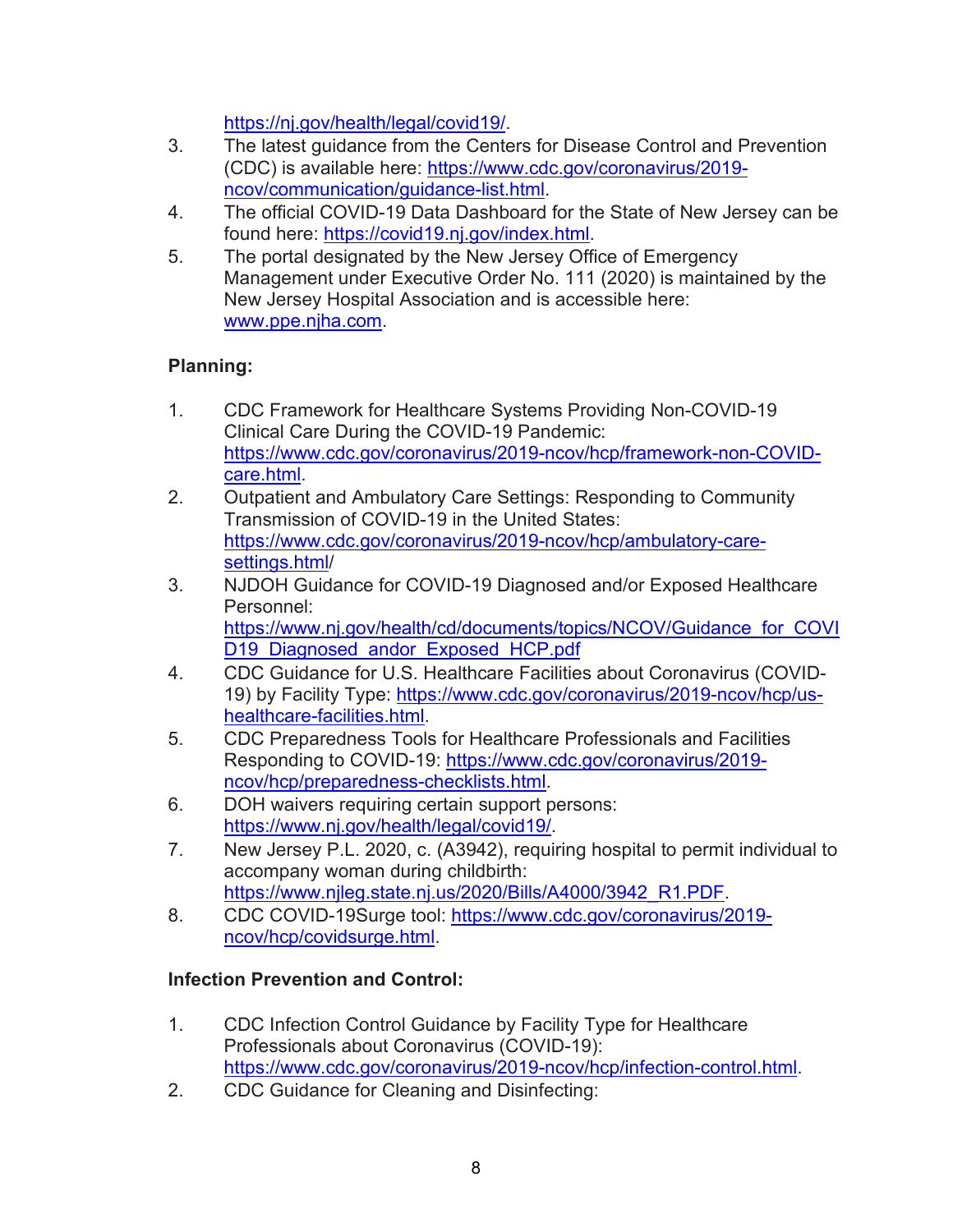[https://www.cdc.gov/coronavirus/2019-ncov/community/clean](https://www.cdc.gov/coronavirus/2019-ncov/community/clean-disinfect/index.html)[disinfect/index.html.](https://www.cdc.gov/coronavirus/2019-ncov/community/clean-disinfect/index.html)

- 3. U.S. Environmental Protection Agency list of Disinfectants for Use Against SARS-CoV-2: [https://www.epa.gov/pesticide-registration/list-n](https://www.epa.gov/pesticide-registration/list-n-disinfectants-use-against-sars-cov-2)[disinfectants-use-against-sars-cov-2](https://www.epa.gov/pesticide-registration/list-n-disinfectants-use-against-sars-cov-2)
- 4. CDC Standard Precautions and Transmission-Based Precautions: [https://www.cdc.gov/infectioncontrol/basics/index.html.](https://www.cdc.gov/infectioncontrol/basics/index.html)
- 5. CDC Interim Infection Prevention and Control Recommendations for Patients with Suspected or Confirmed Coronavirus Disease 2019 (COVID-19) in Healthcare Settings: [https://www.cdc.gov/coronavirus/2019](https://www.cdc.gov/coronavirus/2019-ncov/hcp/infection-control-recommendations.html) [ncov/hcp/infection-control-recommendations.html.](https://www.cdc.gov/coronavirus/2019-ncov/hcp/infection-control-recommendations.html)
- 6. National Institute for Occupational Safety and Health (NIOSH) Hierarchy of Controls: [https://www.cdc.gov/niosh/topics/hierarchy/default.html.](https://www.cdc.gov/niosh/topics/hierarchy/default.html)
- 7. General information for the public about social distancing from DOH: [https://www.nj.gov/health/cd/topics/covid2019\\_community.shtml](https://www.nj.gov/health/cd/topics/covid2019_community.shtml) and from CDC: [https://www.cdc.gov/coronavirus/2019-ncov/prevent-getting](https://www.cdc.gov/coronavirus/2019-ncov/prevent-getting-sick/social-distancing.html)[sick/social-distancing.html.](https://www.cdc.gov/coronavirus/2019-ncov/prevent-getting-sick/social-distancing.html)
- 8. CDC information about the use of cloth face coverings: [https://www.cdc.gov/coronavirus/2019-ncov/prevent-getting-sick/diy-cloth](https://www.cdc.gov/coronavirus/2019-ncov/prevent-getting-sick/diy-cloth-face-coverings.html)[face-coverings.html.](https://www.cdc.gov/coronavirus/2019-ncov/prevent-getting-sick/diy-cloth-face-coverings.html)

# **PPE:**

- 1. CDC Strategies to Optimize the Supply of PPE and Equipment: [https://www.cdc.gov/coronavirus/2019-ncov/hcp/ppe-strategy/index.html.](https://www.cdc.gov/coronavirus/2019-ncov/hcp/ppe-strategy/index.html)
- 2. CDC PPE Burn Rate Calculator: [https://www.cdc.gov/coronavirus/2019](https://www.cdc.gov/coronavirus/2019-ncov/hcp/ppe-strategy/burn-calculator.html/) [ncov/hcp/ppe-strategy/burn-calculator.html/](https://www.cdc.gov/coronavirus/2019-ncov/hcp/ppe-strategy/burn-calculator.html/)
- 3. Information about using PPE for the care of COVID-positive patients can be found here: [https://www.cdc.gov/coronavirus/2019-ncov/hcp/using](https://www.cdc.gov/coronavirus/2019-ncov/hcp/using-ppe.html)[ppe.html.](https://www.cdc.gov/coronavirus/2019-ncov/hcp/using-ppe.html)
- 4. DOH Infection Prevention & Control Resources for COVID-19 Competency-Based Training: [https://www.nj.gov/health/cd/documents/topics/NCOV/COVID19\\_Infection](https://www.nj.gov/health/cd/documents/topics/NCOV/COVID19_Infection_Prevention_and_Control_Resources.pdf) Prevention and Control Resources.pdf.
- 5. DOH Quick Reference: Discontinuation of Transmission-Based Precautions and Home Isolation for Persons Diagnosed with COVID-19: [https://www.nj.gov/health/cd/documents/topics/NCOV/COVID-](https://www.nj.gov/health/cd/documents/topics/NCOV/COVID-QuickRef_Discont_Isolation_and_TBP.pdf)QuickRef Discont Isolation and TBP.pdf.

# **Staffing:**

- 1. CDC Strategies to Mitigate Healthcare Personnel Staffing Shortages: [https://www.cdc.gov/coronavirus/2019-ncov/hcp/mitigating-staff](https://www.cdc.gov/coronavirus/2019-ncov/hcp/mitigating-staff-shortages.html)[shortages.html.](https://www.cdc.gov/coronavirus/2019-ncov/hcp/mitigating-staff-shortages.html)
- 2. CDC Criteria for Criteria for Return to Work for Healthcare Personnel with Suspected or Confirmed COVID-19 (Interim Guidance):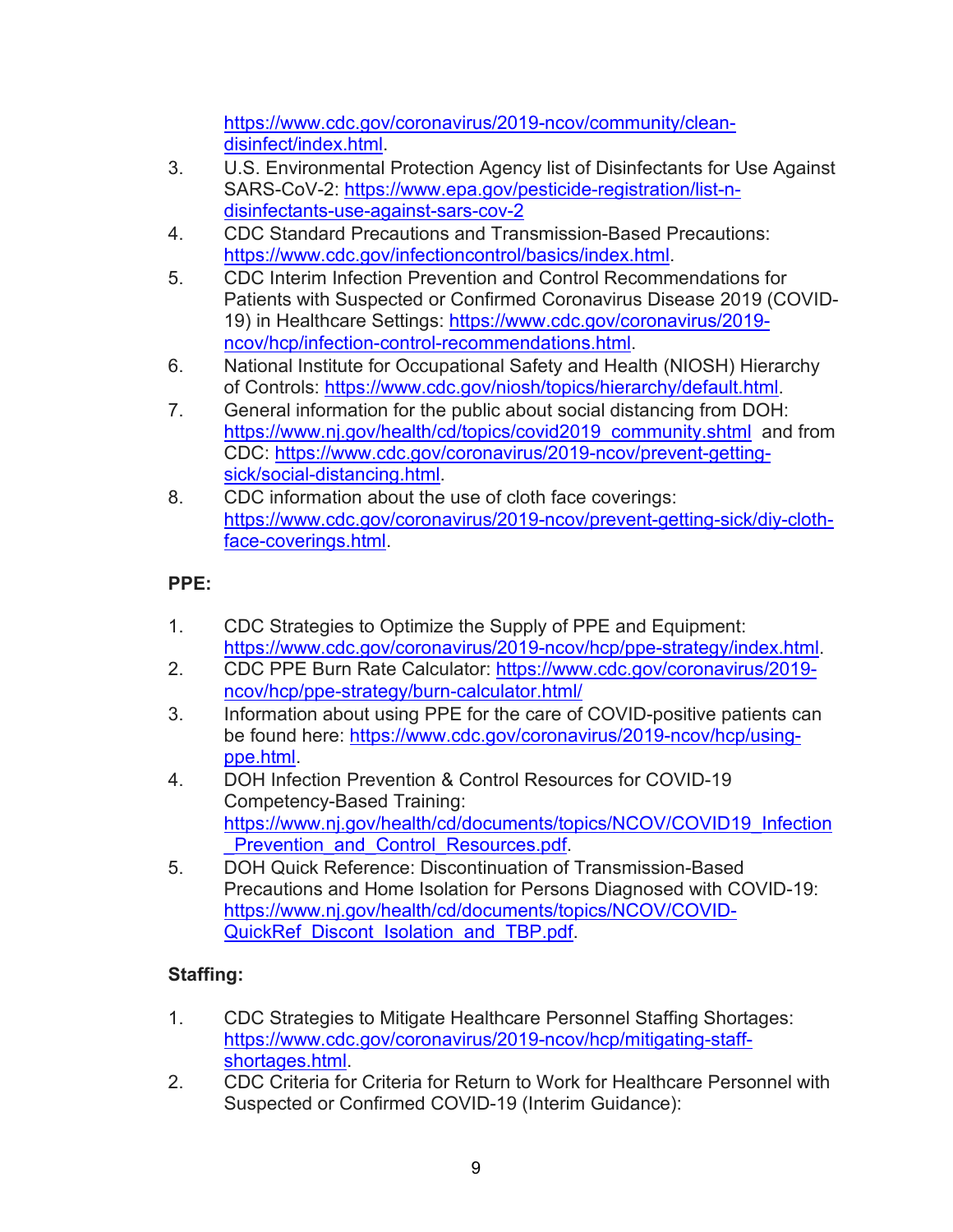[https://www.cdc.gov/coronavirus/2019-ncov/hcp/return-to-work.html/](https://www.cdc.gov/coronavirus/2019-ncov/hcp/return-to-work.html)

- 3. CDC Guidance for U.S. Healthcare Facilities about Coronavirus (COVID-19) by Facility Type: [https://www.cdc.gov/coronavirus/2019-ncov/hcp/us](https://www.cdc.gov/coronavirus/2019-ncov/hcp/us-healthcare-facilities.html)[healthcare-facilities.html.](https://www.cdc.gov/coronavirus/2019-ncov/hcp/us-healthcare-facilities.html)
- 4. CDC Preparedness Tools for Healthcare Professionals and Facilities Responding to COVID-19: [https://www.cdc.gov/coronavirus/2019](https://www.cdc.gov/coronavirus/2019-ncov/hcp/preparedness-checklists.html) [ncov/hcp/preparedness-checklists.html.](https://www.cdc.gov/coronavirus/2019-ncov/hcp/preparedness-checklists.html)
- 5. CDC Healthcare Personnel and First Responders: How to Cope with Stress and Build Resilience During the COVID-19 Pandemic: [https://www.cdc.gov/coronavirus/2019-ncov/community/mental-health](https://www.cdc.gov/coronavirus/2019-ncov/community/mental-health-healthcare.html)[healthcare.html.](https://www.cdc.gov/coronavirus/2019-ncov/community/mental-health-healthcare.html)
- 6. DOH Guidance for COVID-19 Diagnosed and/or Exposed Healthcare Personnel: [https://www.nj.gov/health/cd/documents/topics/NCOV/Guidance\\_for\\_COVI](https://www.nj.gov/health/cd/documents/topics/NCOV/Guidance_for_COVID19_Diagnosed_andor_Exposed_HCP.pdf) D19 Diagnosed andor Exposed HCP.pdf.
- 7. DOH Protocols for Essential Personnel to Return to Work Following COVID-19 Exposures or Infection: [https://www.nj.gov/health/cd/documents/topics/NCOV/COVID\\_essential\\_p](https://www.nj.gov/health/cd/documents/topics/NCOV/COVID_essential_personnel_return_to_work.pdf) ersonnel return to work.pdf.

# **Pre-Procedure Testing**

- 1. DOH face sheet "What is the difference between isolation and quarantine?": [https://www.nj.gov/health/cd/documents/topics/NCOV/COVID-19-](https://www.nj.gov/health/cd/documents/topics/NCOV/COVID-19-IsolationVsQuarantine.pdf) [IsolationVsQuarantine.pdf.](https://www.nj.gov/health/cd/documents/topics/NCOV/COVID-19-IsolationVsQuarantine.pdf)
- 2. DOH Laboratory Testing Information and Guidance: [https://www.nj.gov/health/cd/topics/covid2019\\_healthcare.shtml#6.](https://www.nj.gov/health/cd/topics/covid2019_healthcare.shtml#6)
- 3. OAG-DCA and DOH Guidance for Outpatient Providers Evaluating **Patients**
- 4. for Novel Coronavirus Disease 2019 (COVID-19): [https://www.njconsumeraffairs.gov/Documents/NJ%20Outpatient%20Provi](https://www.njconsumeraffairs.gov/Documents/NJ%20Outpatient%20Provider%20Guidance%20DOH%20CDS%20DCA.pdf) [der%20Guidance%20DOH%20CDS%20DCA.pdf](https://www.njconsumeraffairs.gov/Documents/NJ%20Outpatient%20Provider%20Guidance%20DOH%20CDS%20DCA.pdf)
- 5. DOH Standing Order for COVID-19 Testing: [https://nj.gov/health/legal/covid19/05-12-](https://nj.gov/health/legal/covid19/05-12-2020_StandingOrder_COVID19testing.pdf) 2020 StandingOrder COVID19testing.pdf
- 6. DOH EXECUTIVE DIRECTIVE NO: 20-003: Authorization for Members of the Healthcare Provider Community to Conduct COVID-19 Testing Through Swabbing: [https://www.nj.gov/health/cd/documents/topics/NCOV/20-](https://www.nj.gov/health/cd/documents/topics/NCOV/20-003%20Auth%20for%20Members%20of%20Healthcare%20to%20Conduct%20Swab%20Testing.pdf) [003%20Auth%20for%20Members%20of%20Healthcare%20to%20Condu](https://www.nj.gov/health/cd/documents/topics/NCOV/20-003%20Auth%20for%20Members%20of%20Healthcare%20to%20Conduct%20Swab%20Testing.pdf) [ct%20Swab%20Testing.pdf.](https://www.nj.gov/health/cd/documents/topics/NCOV/20-003%20Auth%20for%20Members%20of%20Healthcare%20to%20Conduct%20Swab%20Testing.pdf)
- 7. CDC Information on Evaluating and Testing Persons for Coronavirus Disease 2019 (COVID-19): [https://www.cdc.gov/coronavirus/2019](https://www.cdc.gov/coronavirus/2019-nCoV/hcp/clinical-criteria.html) [nCoV/hcp/clinical-criteria.html.](https://www.cdc.gov/coronavirus/2019-nCoV/hcp/clinical-criteria.html)
- 8. White House and HHS Guidance on Interpreting COVID-19 Test Results: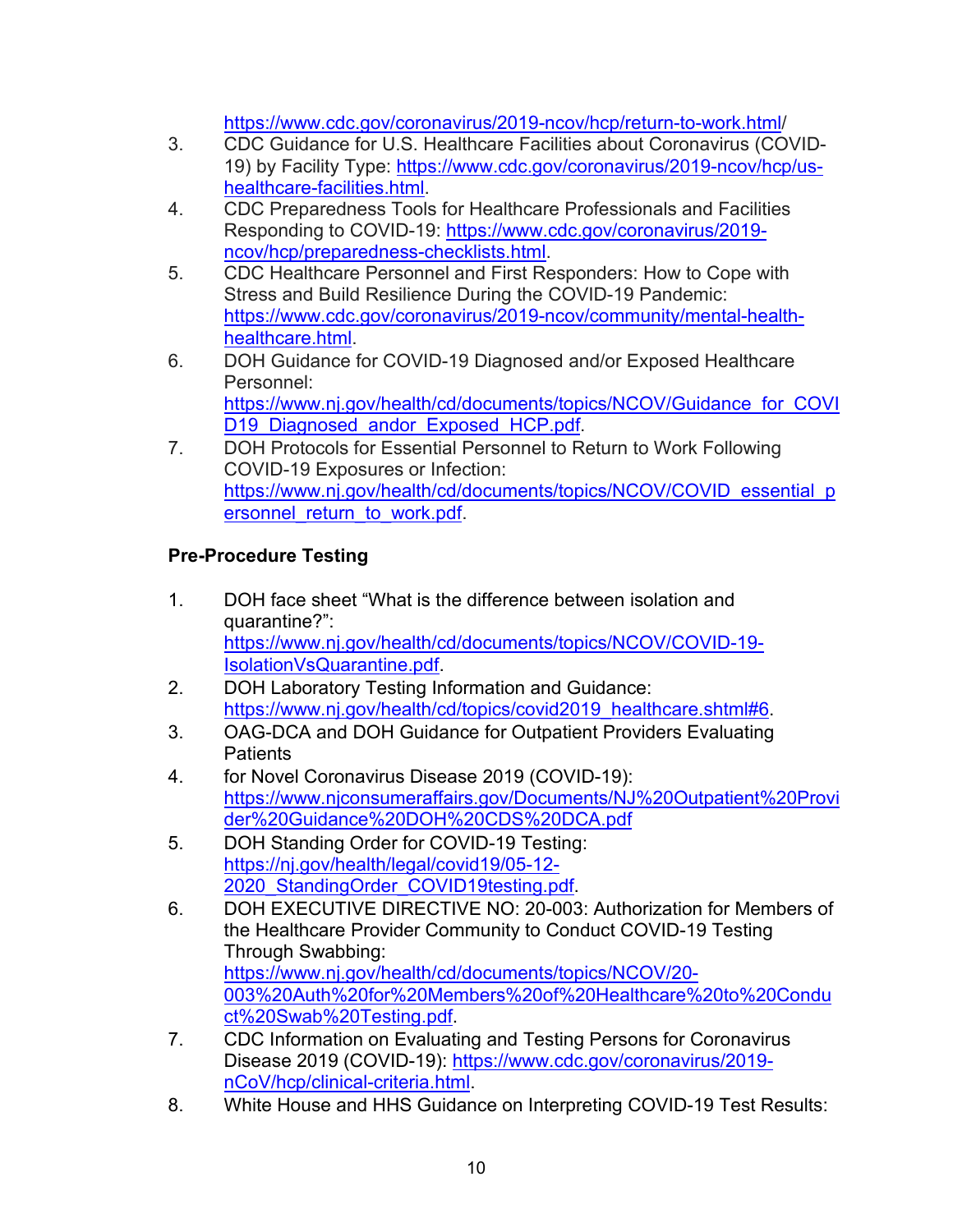[https://www.whitehouse.gov/wp-content/uploads/2020/05/Testing-](https://www.whitehouse.gov/wp-content/uploads/2020/05/Testing-Guidance.pdf)[Guidance.pdf.](https://www.whitehouse.gov/wp-content/uploads/2020/05/Testing-Guidance.pdf)

- 9. Regarding insurance coverage and billing for testing:
	- a. At the state-level, the latest information about insurance coverage for testing is available here: [https://nj.gov/governor/news/news/562020/approved/20200513b.sh](https://nj.gov/governor/news/news/562020/approved/20200513b.shtml) [tml.](https://nj.gov/governor/news/news/562020/approved/20200513b.shtml)
	- b. Federal resources may be available as set forth below:
		- i. Information from the Centers for Medicare & Medicaid Services (CMS): [https://www.cms.gov/newsroom/press](https://www.cms.gov/newsroom/press-releases/trump-administration-issues-second-round-sweeping-changes-support-us-healthcare-system-during-covid)[releases/trump-administration-issues-second-round](https://www.cms.gov/newsroom/press-releases/trump-administration-issues-second-round-sweeping-changes-support-us-healthcare-system-during-covid)[sweeping-changes-support-us-healthcare-system-during](https://www.cms.gov/newsroom/press-releases/trump-administration-issues-second-round-sweeping-changes-support-us-healthcare-system-during-covid)[covid.](https://www.cms.gov/newsroom/press-releases/trump-administration-issues-second-round-sweeping-changes-support-us-healthcare-system-during-covid)
		- ii. Information from the Federal Emergency Management Agency (FEMA): [https://www.fema.gov/public-assistance](https://www.fema.gov/public-assistance-local-state-tribal-and-non-profit)[local-state-tribal-and-non-profit.](https://www.fema.gov/public-assistance-local-state-tribal-and-non-profit)
		- iii. Information from the Health Resources & Services Administration (HRSA): [https://www.hrsa.gov/CovidUninsuredClaim.](https://www.hrsa.gov/CovidUninsuredClaim)
	- c. If not available on-site, New Jerseyeans without health insurance can access testing, without a prescription and in most cases for free, at many community-based and local testing sites. Locations can be found here: [https://covid19.nj.gov/faqs/nj](https://covid19.nj.gov/faqs/nj-information/general-public/where-and-how-do-i-get-tested-for-covid-19-in-new-jersey-who-should-get-testing)[information/general-public/where-and-how-do-i-get-tested-for-covid-](https://covid19.nj.gov/faqs/nj-information/general-public/where-and-how-do-i-get-tested-for-covid-19-in-new-jersey-who-should-get-testing)[19-in-new-jersey-who-should-get-testing.](https://covid19.nj.gov/faqs/nj-information/general-public/where-and-how-do-i-get-tested-for-covid-19-in-new-jersey-who-should-get-testing)
	- d. The State of New Jersey is focused on ensuring that all people are protected from the outbreak and receive appropriate testing and treatment.
		- i. Information on insurance enrollment: [https://nj.gov/governor/getcoverednj/.](https://nj.gov/governor/getcoverednj/)
		- ii. Information for the uninsured or undocumented residents: [https://nj.gov/health/cd/documents/topics/NCOV/COVID-](https://nj.gov/health/cd/documents/topics/NCOV/COVID-19_Resources_forUndocumented_and_UninsuredFactsheet.pdf)19 Resources forUndocumented and UninsuredFactsheet. [pdf.](https://nj.gov/health/cd/documents/topics/NCOV/COVID-19_Resources_forUndocumented_and_UninsuredFactsheet.pdf)

# **Visitors and Support Persons**

- 1. DOH waivers requiring certain support persons: [https://www.nj.gov/health/legal/covid19/.](https://www.nj.gov/health/legal/covid19/)
- 2. New Jersey P.L. 2020, c. (A3942), requiring hospital to permit individual to accompany woman during childbirth: [https://www.njleg.state.nj.us/2020/Bills/A4000/3942\\_R1.PDF.](https://www.njleg.state.nj.us/2020/Bills/A4000/3942_R1.PDF)
- 3. CDC Interim Infection Prevention and Control Recommendations for Patients with Suspected or Confirmed Coronavirus Disease 2019 (COVID-19) in Healthcare Settings: Manage Visitor Access and Movement Within